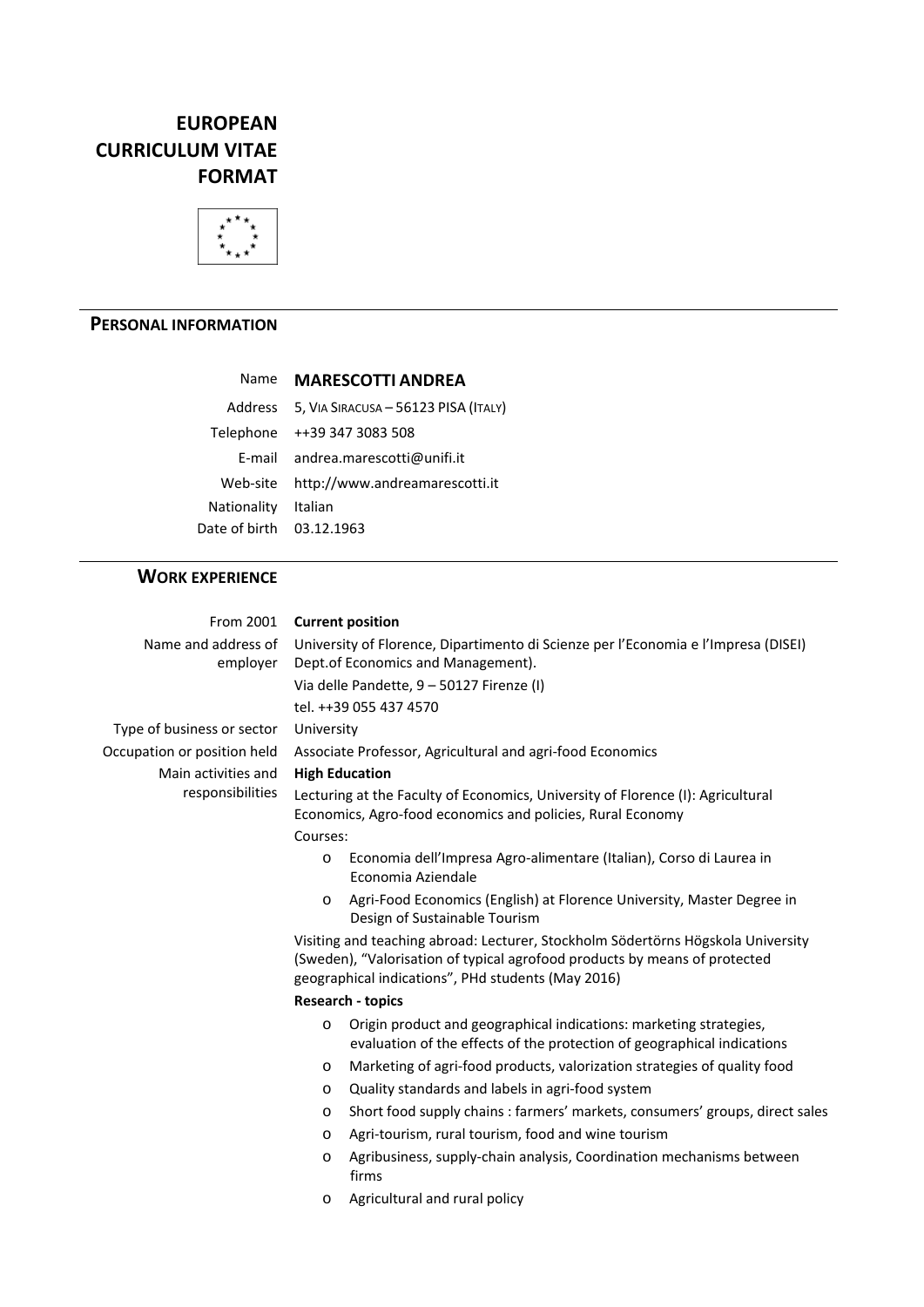#### **Research – main international research projects**

- 2020‐2023 COACH Collaborative Agri‐food Chains: Driving Innovation in Territorial Food Systems and Improving Outcomes for Producers and Consumers. https://coachproject.eu/
- 2020‐2025 ASSET Agroecology and Safe food System Transitions in Southeast Asia
- 2019‐2022 SUS‐TER ‐ Networking Knowledge, Skills, and Competencies for an Inclusive and Sustainable Territorial Valorizazion of Cultural Heritage, Origin Products, and Biodiversity (Erasmus+ Program of the European Union) http://www.suster.org/
- 2017‐2020 GI‐ADAPT ‐ Institutional conditions for the adaptability of quality standards of Austrian and Italian Geographical Indications (Boku University, Wien, and University of Florence, Italy)
- 2017‐2021 ROBUST ‐ Rural‐Urban Outlooks: Unlocking Synergies (European Union´s Horizon 2020 Research and Innovation Programme under grant agreement No 727988)
- 2016-19: CERERE CEreal REnaissance in Rural Europe: embedding diversity in organic and low‐input food systems, Horizon 2020.
- 2013-2016 GLAMUR "Global and Local food chain Assessment: a MUltidimensional peRformance‐based approach". Collaborative Project FP7‐KBBE.2012.2.5‐03.
- 2013 DG AGRI UE-ACP "Study on the potential for marketing agricultural products of the ACP (African, Caribbean and Pacific) countries using geographical indications and origin branding (ACP‐AGGI)"‐ Tender n.AGRI‐ 2012‐EVAL‐05.
- 2010‐2011: "Monitoring and evaluation of the socio‐economic and environmental impacts of Geographical Indications in Jamaica" ‐ IPI Swiss Federal Institute Intellectual Property.
- 2007-2008: Evaluation of the CAP policy on protected designations of origin (PDO) and protected geographical indications (PGI), London Economics
- 2005-2008 SINERGI "Strengthening International Research on Geographical Indications: from research foundation to consistent policy", STREP, VI EU
- 2004-2006 GENEDEC "A quantitative and qualitative assessment of the socio‐economic and environmental impacts of decoupling of direct payments on agricultural production, markets and land use in the EU" , VI EU Framework
- 2002‐2004 TRUC "Transforming Rural Communication". Accompaning Measure, V EU Framework
- 2000-2003 DOLPHINS "Development of Origin Labelled Products". Concerted Action, V EU Framework
- 2001‐2004 AEMBAC "Definition of a common European analytical framework for the development of local agrienvironmental programmes for biodiversity and landscape conservation". Research Project. Coordinator: IUCN, V EU Framework

#### **Research – main national research projects**

As responsible or participant, he has taken part to many national and regional research projects also as advisor to the local policy makers. A selection:

- 2020 Research project "Coordinamento e integrazione tra imprese nelle filiere agroalimentari toscane", IRPET, Regione Toscana
- 2018‐2019 "PROMETEA ‐ PROmozione della Multifunzionalità dEl seTtorE Agro-turistico", Regione Toscana, Direzione Generale Competitività del sistema regionale e sviluppo delle competenze (2017‐2019).
- 2013 FABRICA EUROPA Scientific responsible of the research project "Innovative solutions for local farms in Grosseto Province"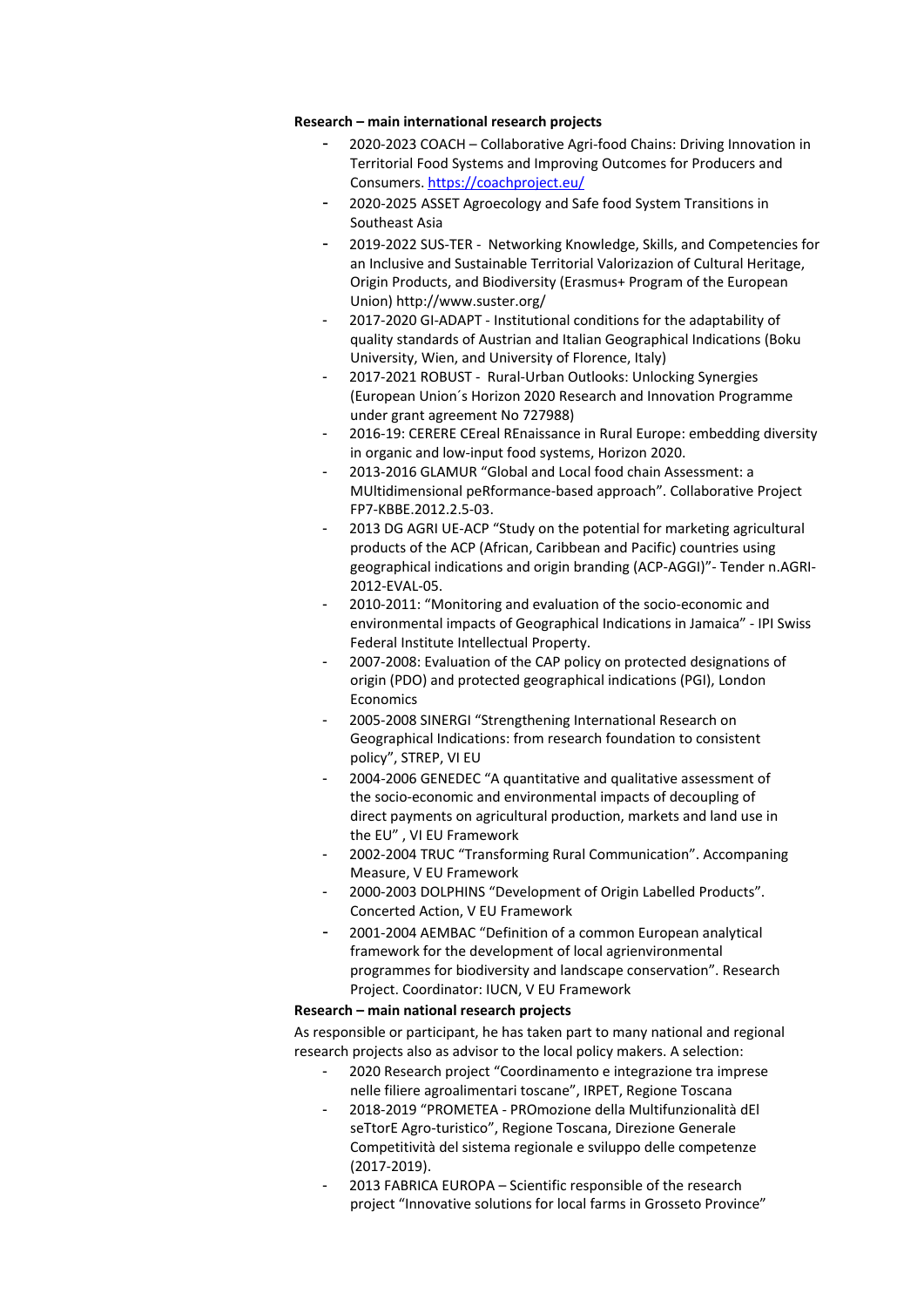- 2010-2012 PRIN 2008 Scientific responsible (since 1.11.2012) of local research Unit University of Florence DSE of the national research project "Globalization and re‐localization in production‐ consumption relationships: scenarios, effects, policies", Ministry of University funded project
- 2010-2011 SECOPART. Scientific responsible of the local research unit University of Florence DSE of the research project "Participatory approaches for the analysis of socio‐economic effects of coexistence between organic, conventional, and GMO cultivations", Tuscan Region funded project
- 2009-2012 Fruit production in Pisa province Local Unit scientifc responsible "Fruit production and market in Pisa Province, Tuscany: valorization of landraces and new marketing chains", Tuscan Region funded project
- 2009‐2010 Fair prices Scientific responsible of the research project "Price settings in agri‐food farmers' markets in Tuscany", Tuscan Region funded project
- 2009-2011 TURRU. Research project "TURRU Rural areas and touristic configurations: opportunities and good practices", Tuscan Region funded project
- 2004 Typical products ‐ "Valorization of typical products: problems and opportunities in using protected geographical indications" (Research Unit of Firenze), Ministry of University funded project;
- 2003 Toscana Agriturism Scientific responsible of the research project "Study on Tuscan law on agriturism", Tuscan Region funded project

#### **Research – main international collaborations**

- Food and agriculture organisation (FAO) Rome
- United Nations Industrial Development Organization (UNIDO) Wien
- Union Européenne DG Agriculture, Bruxelles
- Swiss Intellectual Property Institute (IPI), Berne
- Institut National pour la recherche en agriculture (INEA) Rome

#### **Research – scientific publications**

He is the author of many publications on agro-food system analysis, food quality, and rural and local development. Full list of publications at: http://www.andreamarescotti.it/PubblicazioniAM.htm

(February, 5th, 2021, source Scopus): H‐index 11; Total citations 511 ORCID: http://orcid.org/0000‐0001‐9891‐2857

## **EDUCATION AND TRAINING**

### Dates (from – to) *From 1998 to 2001*

University of Florence, Dept. of Economics. Via delle Pandette, 9 – 50127 Firenze *(I)*

Name and address of employer Type of business or sector *University* Occupation or position held *Researcher* Main activities and responsibilities

The activity was finalized to manage research activities in the Department of Economics in the areas of rural economy, agricultural economics, food economy. He takes part to many national and regional researches, and he is author of many scientific publications

#### Dates (from – to) *From 1991 to 1998*

Name and address of University of Florence, Dept. of Economics. Via delle Pandette, 9 – 50127 Firenze *(I)*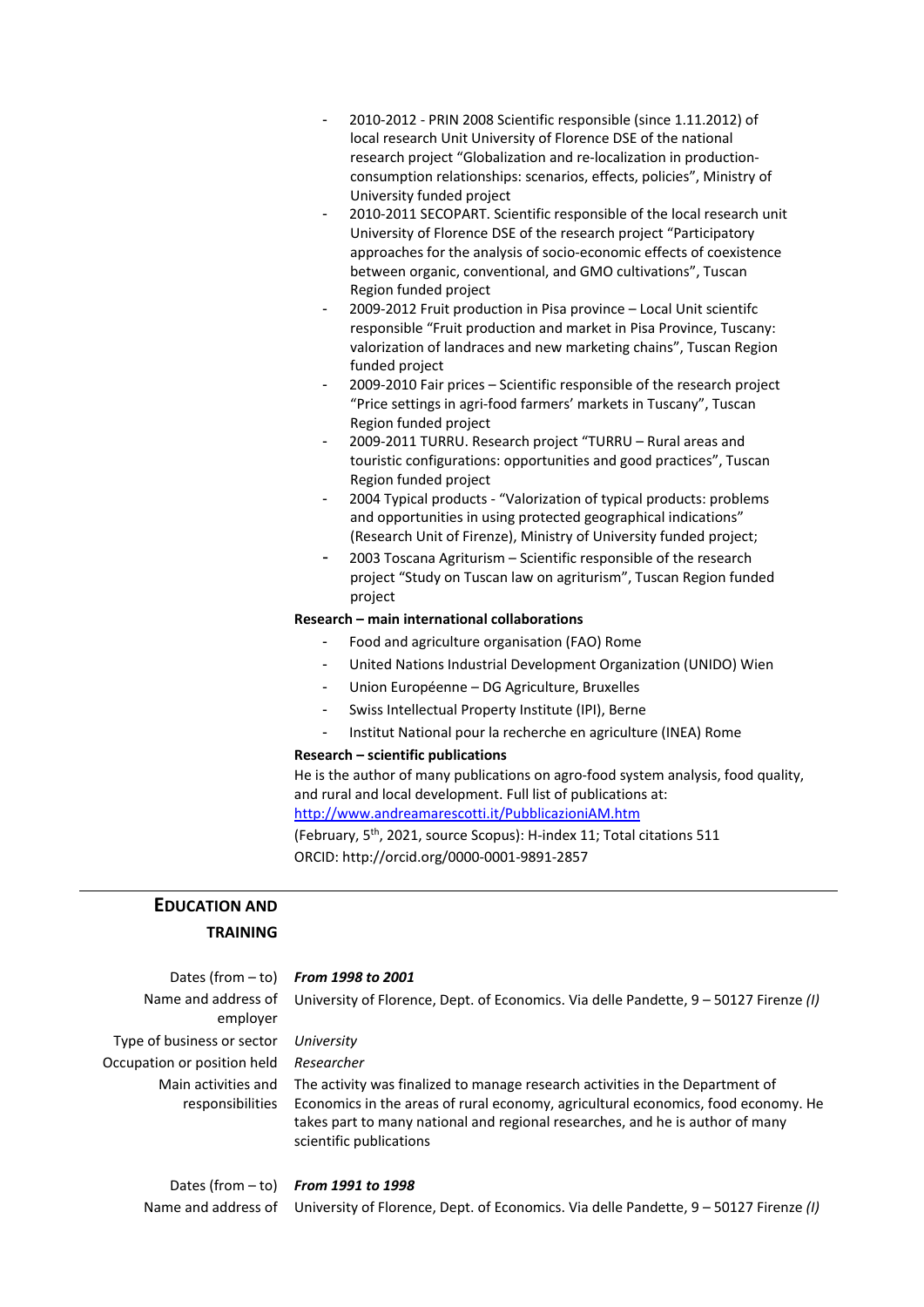| employer<br>Type of business or sector<br>Occupation or position held<br>Main activities and<br>responsibilities | University<br>Technical assistant<br>The activity was finalized to support research in the Department of Economics in the<br>areas of rural economy, agricultural economics, food economy. He takes part to<br>many national and regional researches, and he is author of many scientific<br>publications |
|------------------------------------------------------------------------------------------------------------------|-----------------------------------------------------------------------------------------------------------------------------------------------------------------------------------------------------------------------------------------------------------------------------------------------------------|
| Dates (from $-$ to)                                                                                              | From 1987 to 1990                                                                                                                                                                                                                                                                                         |
| Name and type of<br>organisation                                                                                 | Scuola superiore di Studi Universitari e di Perfezionamento "Sant'Anna" di Pisa (I)<br>www.sssup.it/                                                                                                                                                                                                      |
| Principal subjects                                                                                               | Phd Thesis on "Cereal policies in Sub-Saharan African countries: the cases of Chad<br>and Togo"                                                                                                                                                                                                           |
| Title of qualification awarded                                                                                   | Phd Agricultural Economics and Policy                                                                                                                                                                                                                                                                     |
| Dates (from $-$ to)                                                                                              | From 1982 to 1986                                                                                                                                                                                                                                                                                         |
| Name and type of<br>organisation                                                                                 | University of Pisa (I), Faculty of Economics                                                                                                                                                                                                                                                              |
| Principal<br>subjects/occupational<br>skills covered                                                             | Macro and micro economics, international economics, finance, maths, statistics,<br>business administration, private and public law, business law, marketing, firms<br>organization, agricultural economics                                                                                                |
| Title of qualification awarded                                                                                   | Master Degree in Economics                                                                                                                                                                                                                                                                                |

# **LANGUAGES**

| Mother tongue           | <b>ITALIAN</b>                                                            |
|-------------------------|---------------------------------------------------------------------------|
| Other languages:        | <b>ENGLISH</b>                                                            |
| Reading skills          | <b>EXCELLENT</b>                                                          |
| Writing skills          | <b>VERY GOOD</b>                                                          |
| Verbal skills           | <b>VERY GOOD</b>                                                          |
| Other languages:        | <b>FRENCH</b>                                                             |
| Reading skills          | <b>EXCELLENT</b>                                                          |
| Writing skills          | GOOD                                                                      |
| Verbal skills           | GOOD                                                                      |
| Other languages:        | <b>SPANISH</b>                                                            |
| Reading skills          | GOOD                                                                      |
| Writing skills          | <b>BASIC</b>                                                              |
| Verbal skills           | <b>BASIC</b>                                                              |
|                         |                                                                           |
|                         |                                                                           |
| <b>SOCIAL SKILLS</b>    | Member of the Steering Committee and Workpackage responsible in EU-funded |
|                         | research projects: DOLPHINS (2001-2004) and SINERGI (2005-2008)           |
| <b>AND COMPETENCIES</b> | Team leader in EU-funded project: COACH (2020-2023)                       |
|                         | Member of main research groups at University                              |